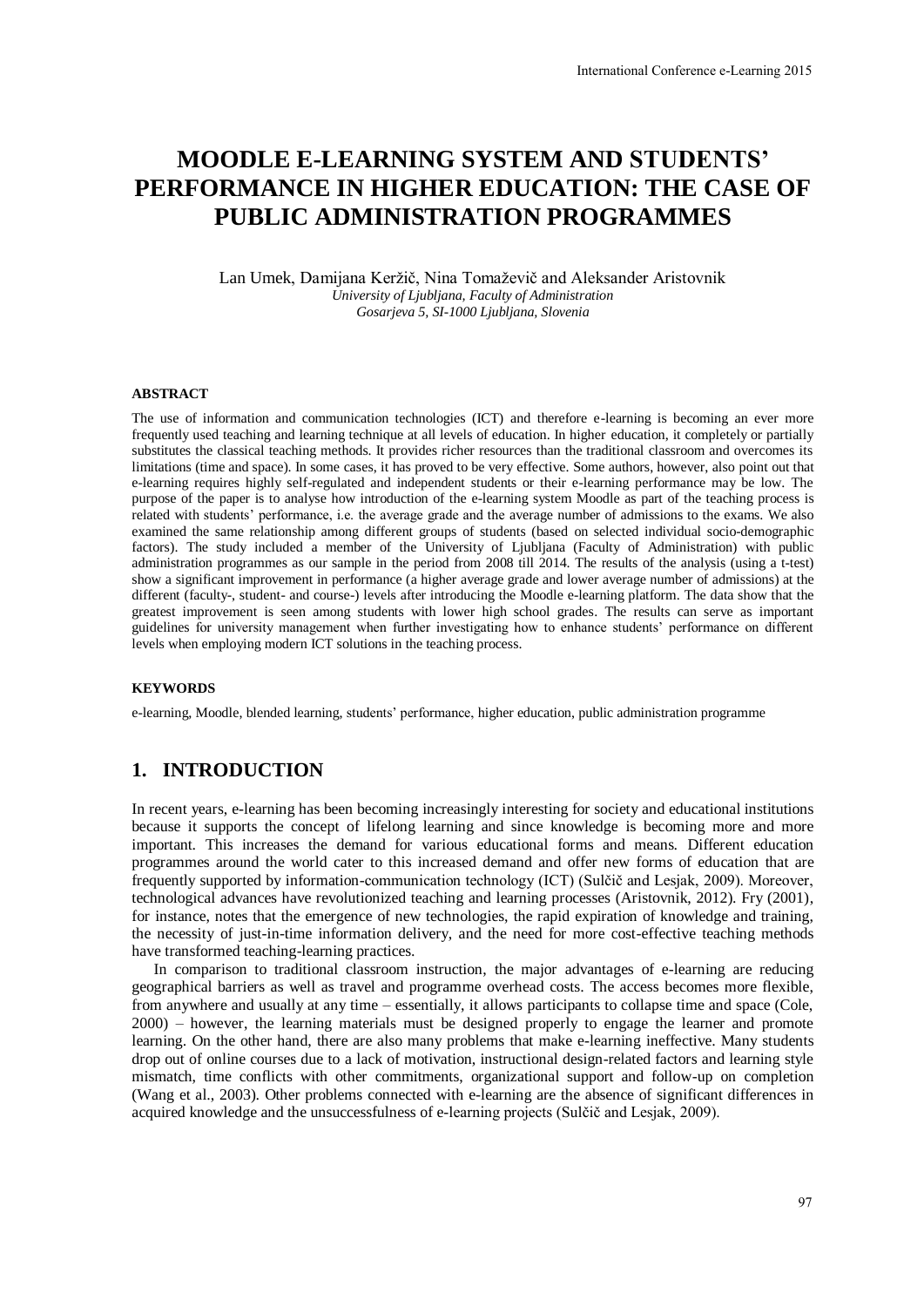The effectiveness of e-learning systems has been an important subject of research in the last few decades. The opinions on the effectiveness of e-learning are many and very different. There are also many factors that influence the effectiveness of e-learning, with some being connected with technology/technics and others with people. Upadhyaya and Mallik (2013) claim that each issue of the effectiveness of e-learning cannot be treated as a standalone topic – either as a technical matter or as a people issue. E-learning involves interaction between people and processes, meaning that has to be treated as a socio-technical system rather than a social system considering only the people aspect (e.g. students, teachers and other stakeholders) or a technical system only considering the standards and processes aspect (e.g. course content, technology, Learning Management System (LMS), content management tools). E-learning is a complex process that depends not only on these aspects in isolation, but also the interaction among them.

The purpose of the paper is to analyse how the introduction of the Moodle e-learning system as part of the teaching process is related to students' performance in the public administration programmes, measured as the average grade and the average number of admissions to the exams for each course. We also examined the same relationship among different groups of students (based on gender, country region, high school grades) and courses (year of study, study programme, chair (faculty's organizational unit) in which the course is conducted). The study included data for the period from 2008 till 2014. The paper explains how introduction of the Moodle e-learning system increased the students' performance on the faculty level and discusses the variances among the different subgroups.

The paper is structured as follows: first, a brief literature review about e-learning and its impact on students' performance is presented. Second, we review the empirical methodology and describe the data. The third section outlines the empirical results and the discussion. The final section provides some concluding remarks, limitations and directions for future work.

## **2. LITERATURE REVIEW**

Since e-learning has been an important and ever more frequently used teaching technique in the past decades, there are also many studies on its impact on students' performance. Delivering instructions that can produce equal or even better outcomes than face-to-face learning systems is one of the main goals of introducing ICT into the study process (Saba, 2012). But besides the many advantages of this type of study, there are also many disadvantages which can reduce the positive impact of modern ICT tools on students' performance. Moreover, in the e-learning process there are also many specific factors involved that are not directly connected with ICT but importantly influence the students' performance, sometimes also in a negative way.

Sulčič and Lesjak (2009) claim that, although ICT represents a fundamental material condition for e-learning, it does not have a statistically significant influence on the effectiveness of e-learning. Similarly, Russell (2001) discovered no statistically significant differences between classical and online learning. Different authors report varying attrition rates, e.g. from as high as 70%–80% [\(Dagger and Wade, 2004,](http://tojde.anadolu.edu.tr/tojde6/articles/jim2.htm)  [Flood,](http://tojde.anadolu.edu.tr/tojde6/articles/jim2.htm) 2002) to 20%–50% [\(Frankola,](http://atoz.ebsco.com/home.asp?id=1416&sid=119795885&bid=2315&lang=eng&page=6) 2001; [Diaz,](http://technologysource.org/article/online_drop_rates_revisited/) 2002). These attrition rates can even be higher (between 10%–20%) than for traditional face-to-face education [\(Carr,](http://chronicle.com/free/v46/i23/23a00101.htm) 2000). When measuring students' performance also with other measures, Novo-Corti, Varela-Candamio and Ramil-Diaz (2013) report an increase in the performance of students (grades and qualifications) when using the mixed technology of e-learning in Moodle and face-to-face lectures.

According to Ally (2004), the teaching strategies as well as testing and assessment methods are much more important than the use of ICT in education. Students' non-participation in the learning process plays an important role in high dropout rates in online learning (Dagger and Wade, 2004). It is therefore very important to determine which approaches might increase student engagement (Tyler-Smith, 2006).

The review of the previous studies raises the dilemma of the validity of such comparisons since the statistics on retention and drop outs can be incomparable, unreliable and/or misleading [\(Hall,](http://www.scre.ac.uk/scot-research/wastage/wastage.pdf) 2001; Haverilla, 2009; Saba, 2012[; Wang, Foucar-Szocki, Griffin, 2](http://www.masie.com/researchgrants/2003/JMU_Final_Report.pdf)003). Researchers acknowledge that the reasons for attrition are many and complex and that there are no simple solutions (Berge and Huang, 2004).

The same is true for students' performance, measured as average grades and the average number of admissions to the exams. There are many factors that influence students' performance, such as (Chien, 2012; Haverila and Barkhi, 2009; Kim and Kim, 2013; Saba, 2012; Upadhyaya and Mallik, 2013; Yukselturk and Burut, 2007): learner characteristics (demographic factors, prior e-learning experience, ability and interest,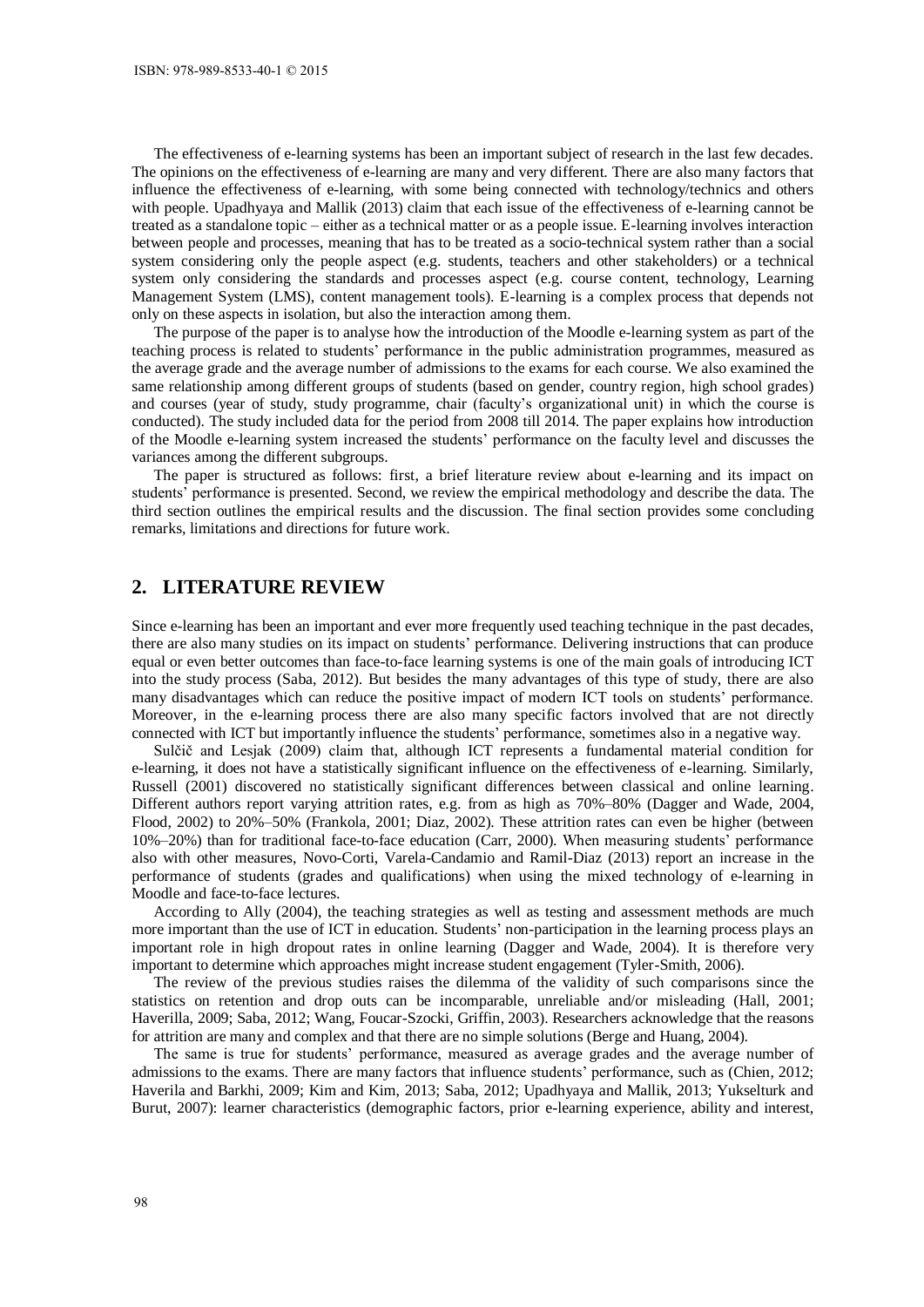motivation, self-regulation), supporting systems (organizational aspects – e.g. structure and institutional arrangements; people aspects  $-$  e.g. motivation, training, other stakeholders) and e-learning system (quality of contents, tasks (instructor factors), technology – e.g. system reliability, user interface).

It can be deduced from the reviewed literature that there is a huge research gap concerning the contributions of socio-demographic factors of students involved in an e-learning system to their academic performance. Nevertheless, a few researchers have focused on selected socio-demographic aspects of e-learning, such as Berge and Huang (2004), Yukselturk (2005) and Park and Choi (2009). In general, however, individual factors (i.e. socio-demographic, e.g. age, gender, education etc.) seem to have little influence on student performance. Indeed, Willging and Johnson (2004) claimed that external factors such as family issues, lack of organizational support, and workload are the crucial factors affecting students' performance in an e-learning system (also see Park, 2007). Nevertheless, in our study we tried to fill abovementioned research gap and highlight the importance of a selected socio-demographic background on (full-time) students' performance in the Moodle environment in public administration programmes at the University of Ljubljana.

# **3. MOODLE: E-LEARNING PLATFORM AT THE FACULTY OF ADMINISTRATION (UNIVERSITY OF LJUBLJANA)**

The open-source learning management system Moodle is already widespread in all segments of education, from primary schools to universities. It is free, flexible, customizable and basically contains many standard features which make it popular. It is available in more than 100 languages. Today, more than 54,000 active sites are registered from 225 countries, with millions of users (Moodle, 2015). Kareal and Klema (2006) compared particular features of some open-source e-learning systems and found that Moodle is one of the most adaptable, which is an essential part of effective education as they pointed out, and mots user-friendly learning systems among all the compared ones. Chen et al. (2011) studied the implementation of a Moodle course as an extension of a classical learning process at a university and found that for students "the Moodle e-learning platform is easy to use and provides a good communication tool, discussion area, group space, workspace, and makes learning more interesting".

The Faculty of Administration (FA) is part of the University of Ljubljana, Slovenia, that develops administrative science through research and education as well as integration into Slovenian and international practice. The FA offers two undergraduate study programmes – the University Study Programme in Public sector governance (US) and the Higher Education Professional Study Programme in Administration (PS) – and one joint undergraduate University Study Programme in Administrative Information Science (UI) together with the Faculty of Computer and Information Science. The undergraduate study programme (1st) cycle) lasts 3 years (six semesters). Both undergraduate study programmes of the FA, the First Cycle Professional Study Programme in Administration and the First Cycle University Study Programme in Public Sector Governance, meet the high quality standards defined by the European Association for Public Administration Accreditation (EAPAA). The FA also offers the continuation of study in seven postgraduate programmes. The study programme is interdisciplinary, combining administrative, legal, economic as well as organizational and ICT courses. Consequently, the Faculty is organized in three chairs: the Chair of Economics and Public Sector Management, the Chair of the Administrative-Legal Area and the Chair of Organization and Informatics. International Conference e-Learning 2015<br>
cts – e.g. structure and institutional<br>
olders) and e-learning system (quality), user interface).<br>
hy user interface).<br>
hy user interface) and comparing the learning system (on th

The FA began with blended learning in 2005 with eCampus, a payable platform for e-learning. By blended learning we mean the current use of the term, namely "combining Internet and digital media with established classroom forms that require the physical co-presence of teacher and students" (Friesen, 2012). After three years of use, the learning platform was replaced with the open-source Moodle platform, mainly due to the user-friendly environment and cost benefits.

At the beginning, the traditional teaching techniques were combined with an e-classroom on the basis of the voluntary decision of lecturers themselves. In the 2010/11 academic year, introduction of the Moodle e-learning system as part of the teaching process became mandatory for all courses in the first year of undergraduate study, namely 20 to 30 percent of the traditional face-to-face learning process was implemented in Moodle. In the next year, blended learning was implemented in the second year of study and in the 2012/13 academic year all undergraduate study courses had their own e-classroom in Moodle.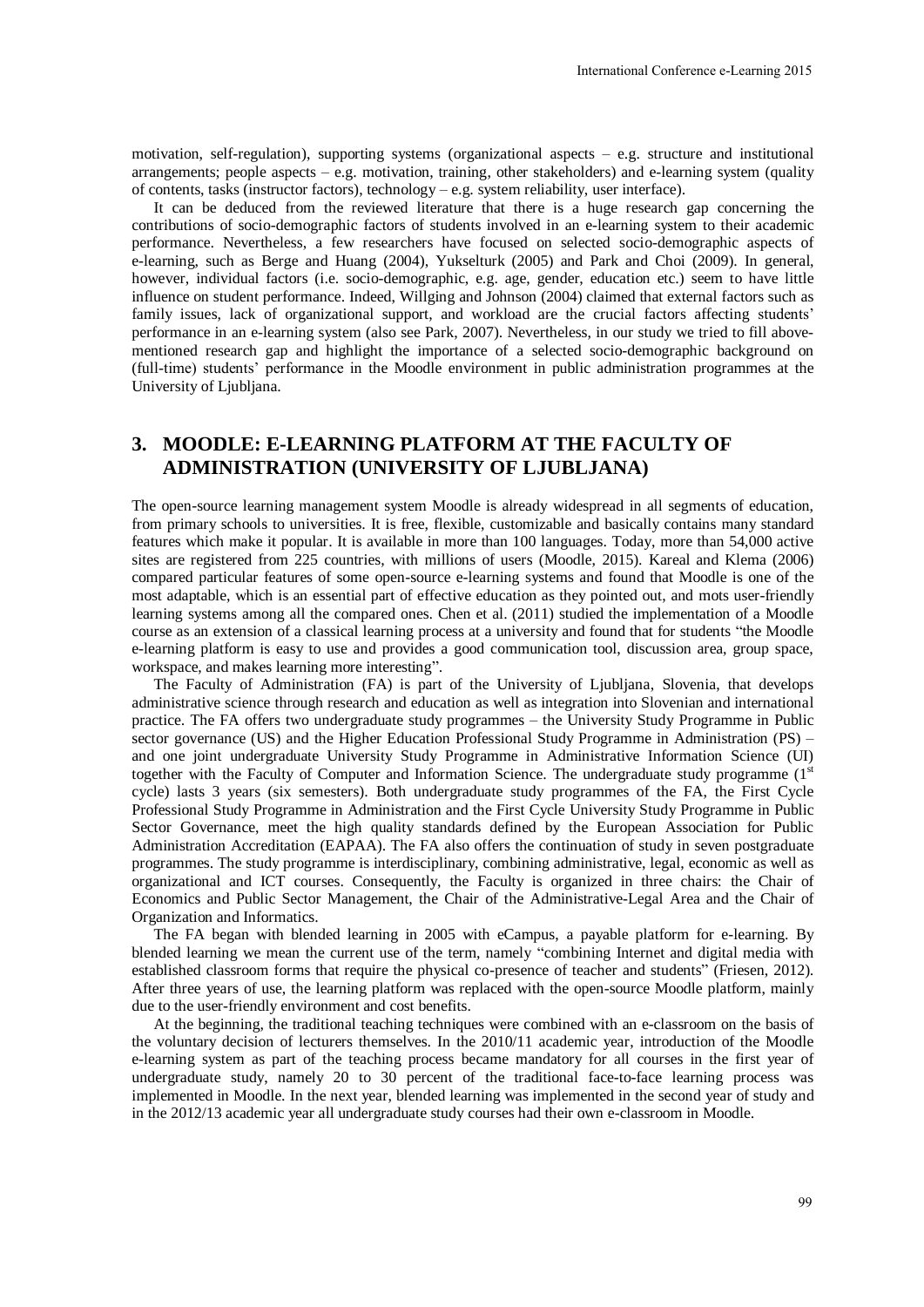At the same time as implementing this combined method of learning, the rules (e-learning policies) on the quality of e-classrooms were determined. At the end of each semester, a consultant reviews the e-classrooms for e-studies and assesses them regarding their compliance with these rules. The quality assurance of the pedagogical work in e-classrooms in accordance with the defined rules is thus regularly monitored and necessary improvements are made.

# **4. EMPIRICAL RESEARCH**

### **4.1 Methodology and Data**

In our study we analysed the performance of undergraduate students in two study programmes at the FA– the university (US) and the higher education professional study programme (PS), in the period between the 2008/09 and 2013/14 academic years. We only included the compulsory courses for full-time students in our survey since the e-classroom for elective courses was completely mandatory. For each academic year, we surveyed all compulsory courses and checked what proportion of their realization (lectures, practical exercises) was held in Moodle. Using preliminary analyses, we defined that a course can be understood as (also) executed in Moodle if at least 1/5 of its realization is held in an e-classroom (i.e. a minimum 3 weeks in a semester of 15 weeks).

The purpose of the research was to find out if the introduction of the blended learning with support of the Moodle platform had increased the students' performance. We analysed and compared two indicators of students' performance, namely students' average grades and average required admissions to pass an exam in the years 'with Moodle' with the (previous) years without it. In the Slovenian higher education system, the grading scale ranges from 1 (minimum) to 10 (maximum) with 6 as a minimum passing grade. For our analysis, we used Student's t-test for two independent samples. Table 1 shows the number of students enrolled in both programmes in each academic year between 2008/2009 and 2013/2014, where "Moodle – NO" means years with only face-to-face classrooms and "Moodle – YES" years with blended learning. Notice that in the last academic year all the courses are treated as courses with Moodle since it was mandatory for lecturers to have an e-classroom in Moodle. On the contrary, in the first two years (2008/09, 2009/10) there are no courses treated as courses with Moodle. In the interim period, we have both types of courses: face-to-face and blended classroom. It is therefore possible that the same students were selected for both the "Moodle – NO" and "Moodle – YES" samples since they attended both types of courses. Notice that we only analysed obligatory courses so the students could not choose to be assigned to the "Moodle – NO" and "Moodle – YES" samples since they had to follow the lecturers' decision.

|               |           | $Module - NO$   |                 |                 | <b>Moodle - YES</b> |                 |                 |  |
|---------------|-----------|-----------------|-----------------|-----------------|---------------------|-----------------|-----------------|--|
| Academic year |           | 1 <sup>st</sup> | $2^{\text{nd}}$ | 3 <sup>rd</sup> | 1 <sup>st</sup>     | 2 <sup>nd</sup> | 3 <sup>rd</sup> |  |
| 2008/09       | PS        | 213             |                 |                 |                     |                 |                 |  |
|               | US        | 278             |                 |                 |                     |                 |                 |  |
| 2009/10       | <b>PS</b> | 114             |                 |                 |                     |                 |                 |  |
|               | US        | 208             | 210             |                 |                     |                 |                 |  |
| 2010/11       | <b>PS</b> | 157             |                 | 96              | 133                 |                 |                 |  |
|               | US        | 163             | 191             | 138             | 148                 | 175             |                 |  |
| 2011/12       | <b>PS</b> | 119             |                 |                 | 156                 |                 | 89              |  |
|               | US        | 108             | 140             | 147             | 109                 |                 |                 |  |
| 2012/13       | PS        |                 |                 |                 | 133                 |                 | 65              |  |
|               | US        | 92              | 103             | 131             |                     |                 |                 |  |
| 2013/14       | <b>PS</b> | 0               |                 | 0               | 110                 |                 | 67              |  |
|               | US        |                 |                 |                 | 93                  | 80              | 82              |  |

Table 1. Students enrolled in each academic year – in study years of both programmes (PS – Professional Study Programme and US – University Study Programme)

Source: Survey, 2014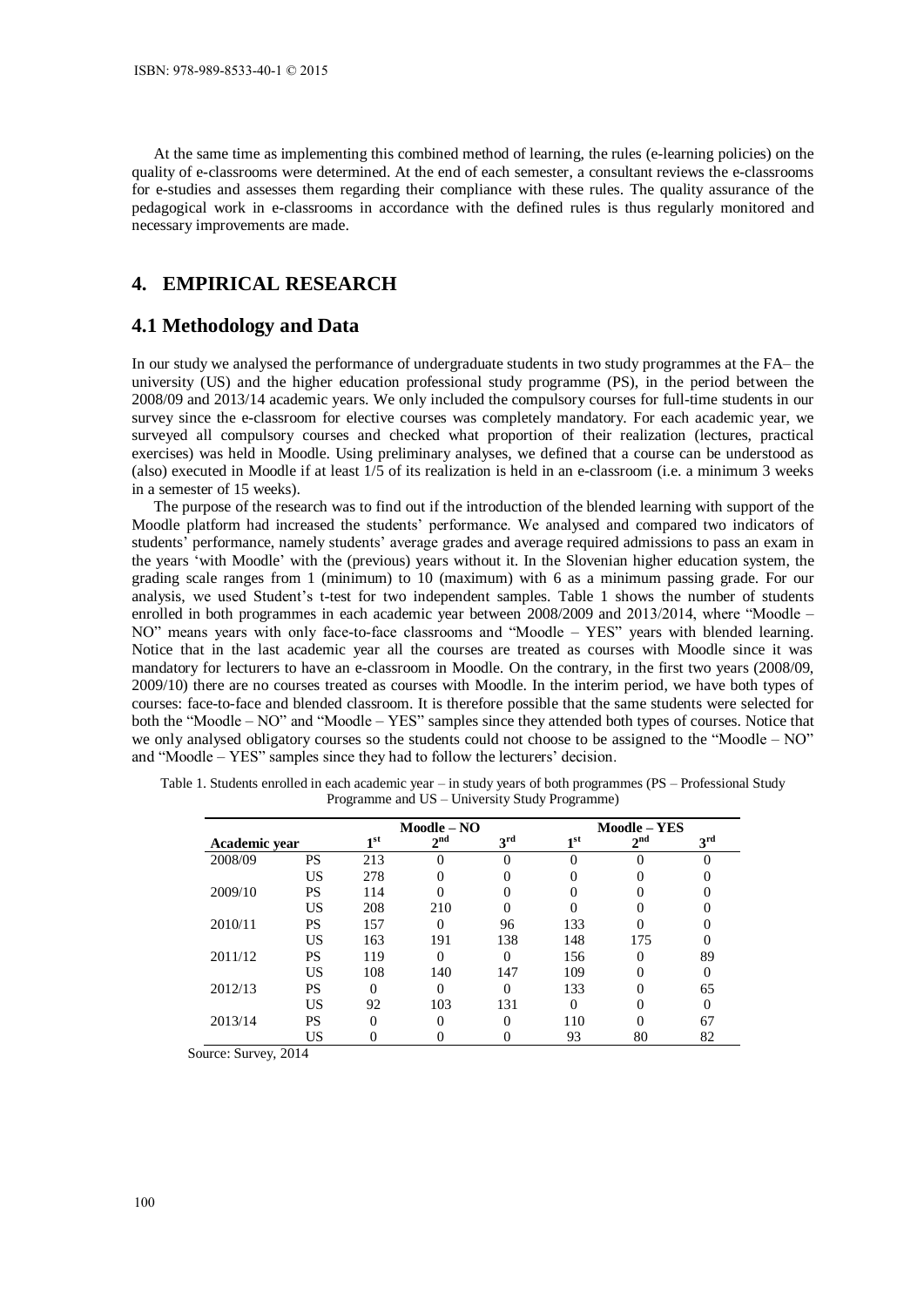As explained in the above literature review section, students' performance is influenced by many factors. We decided to eliminate the impact of (1) the fluctuation of lecturers and (2) different generations of students. Therefore, we only analysed courses where the same lecturer conducted a course without Moodle and later with it, both for at least two consequent years. This means we excluded all courses where the lecturer was changed. We also excluded courses where only one generation used Moodle or only one generation did not use it. Our original data table was therefore reduced to only 14 compulsory courses.

### **4.2 Empirical Results**

On the faculty level, the introduction of Moodle is related to a significantly increased student performance. The average grade rose from 6.98 to 7.11 [\(Table 2\)](#page-4-0), making the difference of 0.13 points highly significant (p-value: 2.71E-7). The decrease in the average number of admissions needed for the exams is even stronger [\(Table 3\)](#page-5-0) – it went down from 1.73 admissions (Moodle – NO) to 1.30 (Moodle – YES). The difference of – 0.43 is even more significant (p-value: 7.26E-86).

Although the introduction of the Moodle platform at the faculty level showed a significant improvement, we assumed there might still be subgroups of students or courses where the improvement is not significant. For a more detailed analysis, we collected additional data on courses and students (factors). We added data about the study programme (US/PS), the year of study  $(1^{st}, 2^{nd}, 3^{rd})$  and the chair (organizational unit at the Faculty) to which a lecturer belongs. From the students' enrolment form we extracted data on the students' gender and the region of Slovenia where they were born. We only considered two 'regions' – "Central Slovenia" where the faculty is located – and all other regions in Slovenia as one region ("Other Slovenian regions"). In addition, we took the students' high school final grade into account (four categories).

<span id="page-4-0"></span>Table 2. Average grades for years with Moodle (Moodle – YES) and years without it (Moodle – NO) among different factors (study programme, year of study, chair of lecturer; gender, region and high school final grade) with differences and corresponding p-values (Sig.)

|                                        | <b>Moodle</b> |            |                   |          |     |
|----------------------------------------|---------------|------------|-------------------|----------|-----|
|                                        | NO            | <b>YES</b> | <b>Difference</b> | Sig.     |     |
| <b>Programme</b>                       |               |            |                   |          |     |
| <b>University Study Programme</b>      | 6.99          | 7.12       | 0.13              | 3.18E-06 | *** |
| Professional Study Programme           | 6.93          | 7.08       | 0.15              | 2.09E-03 |     |
| Year of study                          |               |            |                   |          |     |
| 1 <sup>st</sup>                        | 7.09          | 7.20       | 0.11              | 6.80E-04 | *   |
| 2 <sup>nd</sup>                        | 6.82          | 6.99       | 0.17              | 4.06E-05 | *** |
| 3 <sup>rd</sup>                        | 6.89          | 6.94       | 0.05              | 2.40E-01 |     |
| Chair                                  |               |            |                   |          |     |
| Economics and Public Sector Management | 6.79          | 7.06       | 0.28              | 4.88E-15 | *** |
| Administrative-Legal Area              | 7.24          | 7.37       | 0.13              | 1.10E-02 |     |
| Organization and Informatics           | 6.91          | 6.96       | 0.05              | 1.69E-01 |     |
| Gender                                 |               |            |                   |          |     |
| Male                                   | 6.86          | 7.00       | 0.14              | 1.79E-03 |     |
| Female                                 | 7.01          | 7.15       | 0.13              | 6.21E-06 | *** |
| <b>Region</b>                          |               |            |                   |          |     |
| Central Slovenia                       | 6.92          | 7.10       | 0.17              | 8.35E-07 | *** |
| Other Slovenian regions                | 7.03          | 7.13       | 0.10              | 3.17E-03 |     |
| <b>High school final grade</b>         |               |            |                   |          |     |
| sufficient $(2)$                       | 6.89          | 7.01       | 0.12              | 1.46E-05 | *** |
| good(3)                                | 7.11          | 7.17       | 0.06              | 1.61E-01 |     |
| very good $(4)$                        | 7.41          | 7.45       | 0.04              | 3.43E-01 |     |
| excellent $(5)$                        | 7.61          | 7.61       | 0.00              | 5.01E-01 |     |
| Together (at the faculty level)        | 6.98          | 7.11       | 0.13              | 2.71E-07 | *** |

Difference is significant at the following levels:  $0.1$  (\*),  $0.05$  (\*\*),  $0.01$  (\*\*\*) Source: Survey, 2014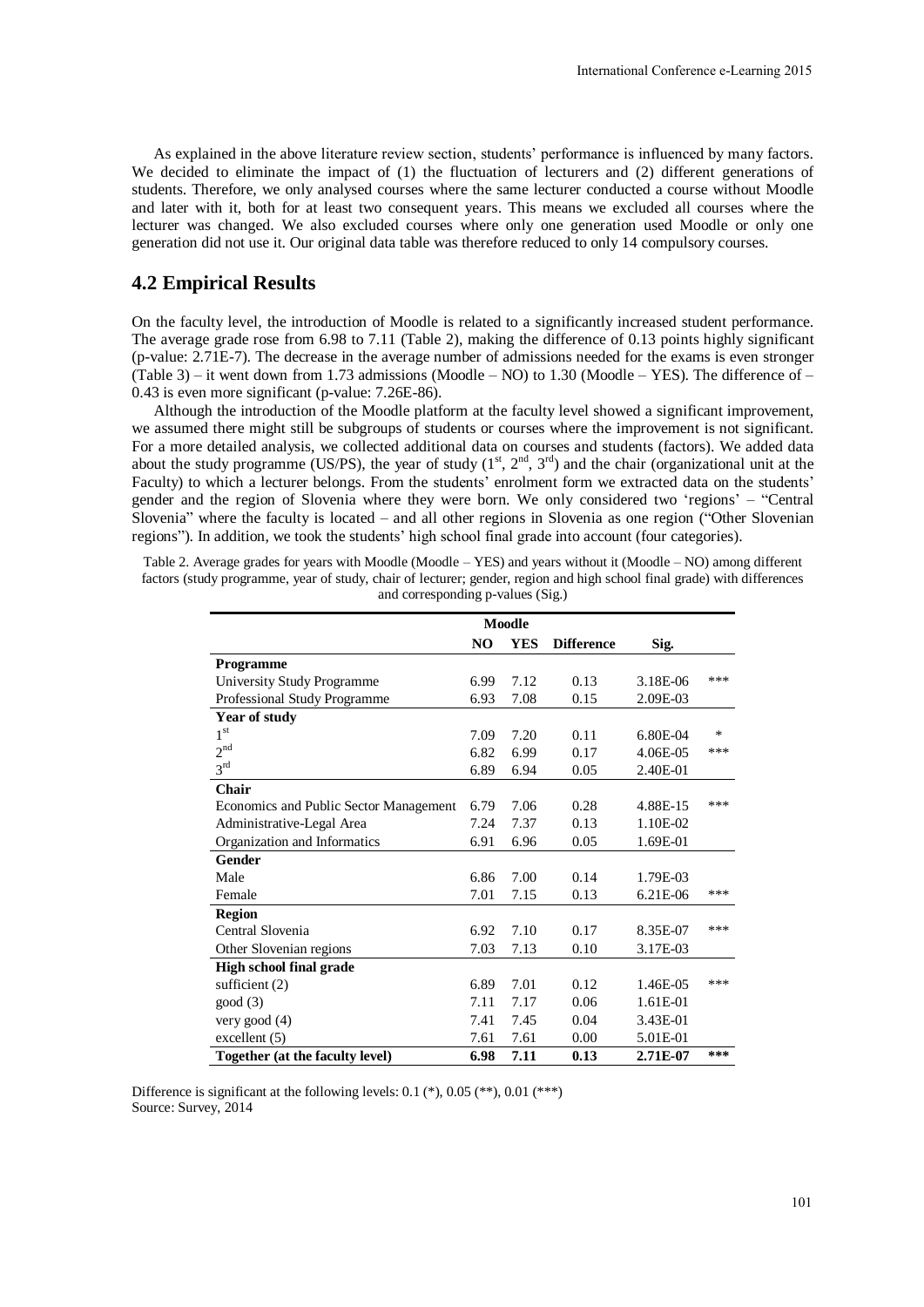For each factor we calculated the average grade and the average number of admissions to the exams for all of their levels separately for the years with Moodle and the years without it. In [Table 2](#page-4-0) and [Table 3](#page-5-0) we report the averages and differences with corresponding p-values calculated with an independent samples t-test. We corrected the p-values with a Bonferroni correction and marked the significant ones with stars. The data in [Table 2](#page-4-0) indicate a highly significant increase in the average grade among the majority of categories.

The biggest increase in the average grade belongs to the courses in the Chair of Economics and Public Sector Management. The average grade rose from 6.79 to 7.06, with the difference of 0.28 points being highly significant (p-value: 4.88E-15). We also discovered highly significant increases for students from Central Slovenia (increase from 6.92 to 7.10, p-value: 8.35E-7), students from the University programme (from 6.99 to 7.12, p-value: 3.18E-60), female students (from 7.01 to 7.15, p-value: 6.21E-6), students with high school grades 2 out of 5 (from 6.89 to 7.01, p-value: 1.46E-5) and students in the  $2<sup>nd</sup>$  year of study in both study programmes (from 6.82 to 6.99, p-value: 4.06E-5). In the other subgroups, the increase in the average grade is not significant. On the other hand, it is interesting that the average grade went up in all subgroups with the only exception of students with an excellent high school background (grade 5 out of 5). We found at least one subgroup with a highly significant increase in the average grade for each factor (programme, year, chair, gender, region, high school grades) which helps us identity where the implementation of Moodle seems to play an important role in achieving high students' average grades.

[Table 3](#page-5-0) shows a highly significant decrease in the average number of admissions to the exams among all categories. A slight exception is the factor 'high school final grade'.

<span id="page-5-0"></span>Table 3. Average number of admission for years with Moodle (Moodle – YES) and years without it (Moodle – NO) among different factors (study programme, year of study, chair of lecturer; gender, region and high school final grade) with differences and corresponding p-values (Sig.)

|                                        | <b>Moodle</b>  |            |                   |          |     |
|----------------------------------------|----------------|------------|-------------------|----------|-----|
|                                        | N <sub>O</sub> | <b>YES</b> | <b>Difference</b> | Sig.     |     |
| <b>Programme</b>                       |                |            |                   |          |     |
| University Study Programme             | 1.76           | 1.32       | $-0.44$           | 3.40E-61 | *** |
| Professional Study Programme           | 1.58           | 1.23       | $-0.35$           | 9.16E-21 | *** |
| <b>Year of study</b>                   |                |            |                   |          |     |
| 1 <sup>st</sup>                        | 1.72           | 1.20       | $-0.52$           | 1.05E-75 | *** |
| 2 <sup>nd</sup>                        | 1.76           | 1.43       | $-0.33$           | 2.63E-15 | *** |
| 3 <sup>rd</sup>                        | 1.66           | 1.44       | $-0.22$           | 2.37E-04 | *** |
| Chair                                  |                |            |                   |          |     |
| Economics and Public Sector Management | 1.76           | 1.27       | $-0.49$           | 8.16E-58 | *** |
| Administrative-Legal Area              | 1.43           | 1.25       | $-0.17$           | 7.17E-07 | *** |
| Organization and Informatics           | 2.02           | 1.42       | $-0.60$           | 4.44E-28 | *** |
| Gender                                 |                |            |                   |          |     |
| Male                                   | 1.78           | 1.32       | $-0.45$           | 6.13E-23 | *** |
| Female                                 | 1.71           | 1.29       | $-0.43$           | 1.90E-65 | *** |
| <b>Region</b>                          |                |            |                   |          |     |
| Central Slovenia                       | 1.75           | 1.32       | $-0.44$           | 2.81E-43 | *** |
| Other Slovenian regions                | 1.70           | 1.27       | $-0.43$           | 3.21E-41 | *** |
| <b>High school final grade</b>         |                |            |                   |          |     |
| sufficient $(2)$                       | 1.80           | 1.32       | $-0.47$           | 1.17E-63 | *** |
| good(3)                                | 1.60           | 1.28       | $-0.32$           | 4.20E-13 | *** |
| very good $(4)$                        | 1.40           | 1.21       | $-0.19$           | 5.89E-04 | *   |
| excellent(5)                           | 1.43           | 1.13       | $-0.30$           | 2.32E-03 |     |
| Together (at the faculty level)        | 1.73           | 1.30       | $-0.43$           | 7.62E-86 | *** |

Difference is significant at the following levels:  $0.1$  (\*),  $0.05$  (\*\*),  $0.01$  (\*\*\*) Source: Survey, 2014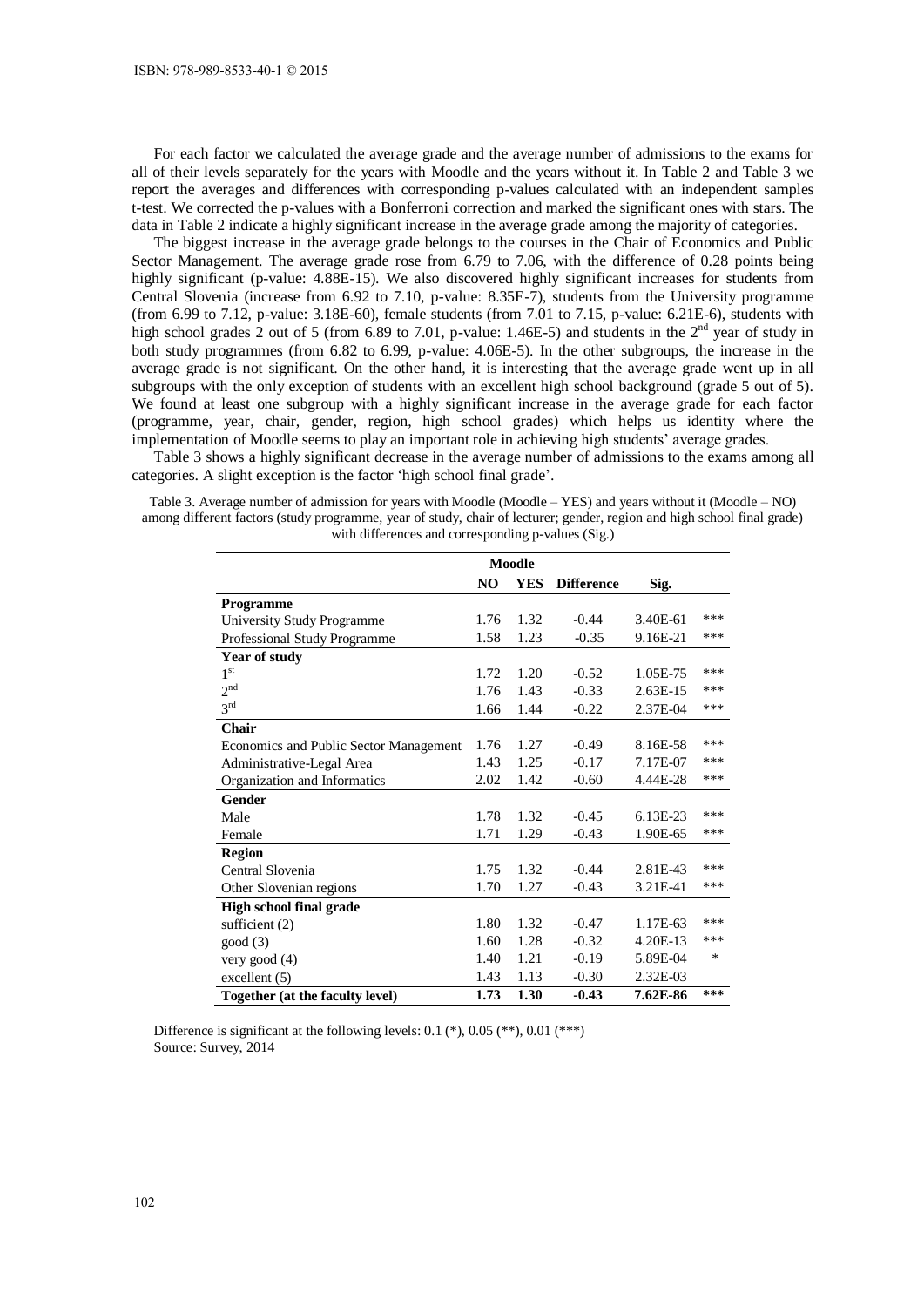Students with an excellent (grade 5 out of 5) and very good (grade 4 out of 5) high school background saw a decreased average number of admissions. The drops from 1.43 to 1.13 (excellent students) and from 1.40 to 1.21 (very good students) are, however, too small to be significant. We can see that those students with a better high school background (grades) need fewer admissions than the students with lower high school grades. It is, however, encouraging that the Moodle environment helped students with a lower high school background reduce the average number of their admissions. Students with sufficiently high school grades (grade 2 out of 5) decreased the average number of admissions from 1.80 to 1.32. Although the decrease is significant for all factors, the data in [Table 3](#page-5-0) show a very significant decrease in the average number of admissions for the 1<sup>st</sup> year of study (from 1.72 to 1.20 with p-value: 1.05E-75) and female students (from 1.71 to 1.29 with p-value: 1.90E-75). We can also find highly significant differences in the University Programme and courses from the Chair of Economics and Public Sector Management.

# **5. CONCLUSION**

The results of our study indicate that the implementation of an e-learning system (Moodle) at the Faculty of Administration, University of Ljubljana is related to a statistically significant increase in students' performance, measured as the average grade and the average number of admissions to the exams. We demonstrated that the courses from the Chair of Economics and Public Sector Management, female students and students with a lower high school background benefitted more from the work in the Moodle environment than the other groups of studied entities. Based on our empirical results, we can also conclude that almost all subgroups of courses and students reduced the average number of admissions to the exams and increased the average grades after the Moodle platform was introduced. Interestingly, the only subgroup of students which did not benefit much is the group of students with the highest grades from high school.

The main limitation of the research is the limited data set (i.e. the reduction of the number of courses analysed due to the lecturers' fluctuation and different generations of students). Besides that, we did not take into account other individual factors (e.g. motivation) and external factors (e.g. contents quality, previous trainings in Moodle, instructor factors, technological characteristics of the Moodle platform). These factors should be the subject of our further research in the near future. Moreover, future research could also broaden the scope of the current study, which was restricted to the public administration programme. Finally, additional studies should seek to analyse the data from different study programmes in order to increase the validity of results for the entire University of Ljubljana. To conclude, the study results can still serve as important background material when deciding on the future development of e-learning at the Faculty of Administration as well as on the introduction of e-learning platforms at other faculties within the University of Ljubljana. The empirical results pointed out the main challenge: how to use the Moodle platform to increase the grades of students with the best high school backgrounds and therefore to increase the graduates' capabilities to solve challenges in public administration.

#### **REFERENCES**

- Ally, M., 2004. Foundations of Educational Theory for Online Learning. In Anderson, T. and Elloumi (Eds.), *Theory and Practice of Online Learning.* pp. 3-31. Athabasca University.
- Aristovnik, A., 2012. The impact of ICT on educational performance and its efficiency in selected EU and OECD countries: a non-parametric analysis, *The Turkish Online Journal of Educational Technology*, Vol. 11, No. 3, pp. 144- 152.
- Berge, Z. and Huang, Y., 2004. A Model for Sustainable Student Retention: A Holistic Perspective on the Student Dropout Problem with Special Attention to e-Learning. *DEOSNEWS*, Vol. 13, No. 5. Retrieved 23.2.2015 from [http://www.ed.psu.edu/acsde/deos/deosnews/deosnews13\\_5.pdf](http://www.ed.psu.edu/acsde/deos/deosnews/deosnews13_5.pdf)
- Carr, S., 2000. As distance education comes of age, the challenge is keeping the students. *The Chronicle of Higher Education*, Vol. 23. Retrieved 23.2.2015 fro[m http://chronicle.com/free/v46/i23/23a00101.htm](http://chronicle.com/free/v46/i23/23a00101.htm)
- Chien, T.C., 2012. Computer self-efficacy and factors influencing e-learning effectiveness. *European Journal of Training and Development.* Vol. 36, No. 7, pp. 670-686.